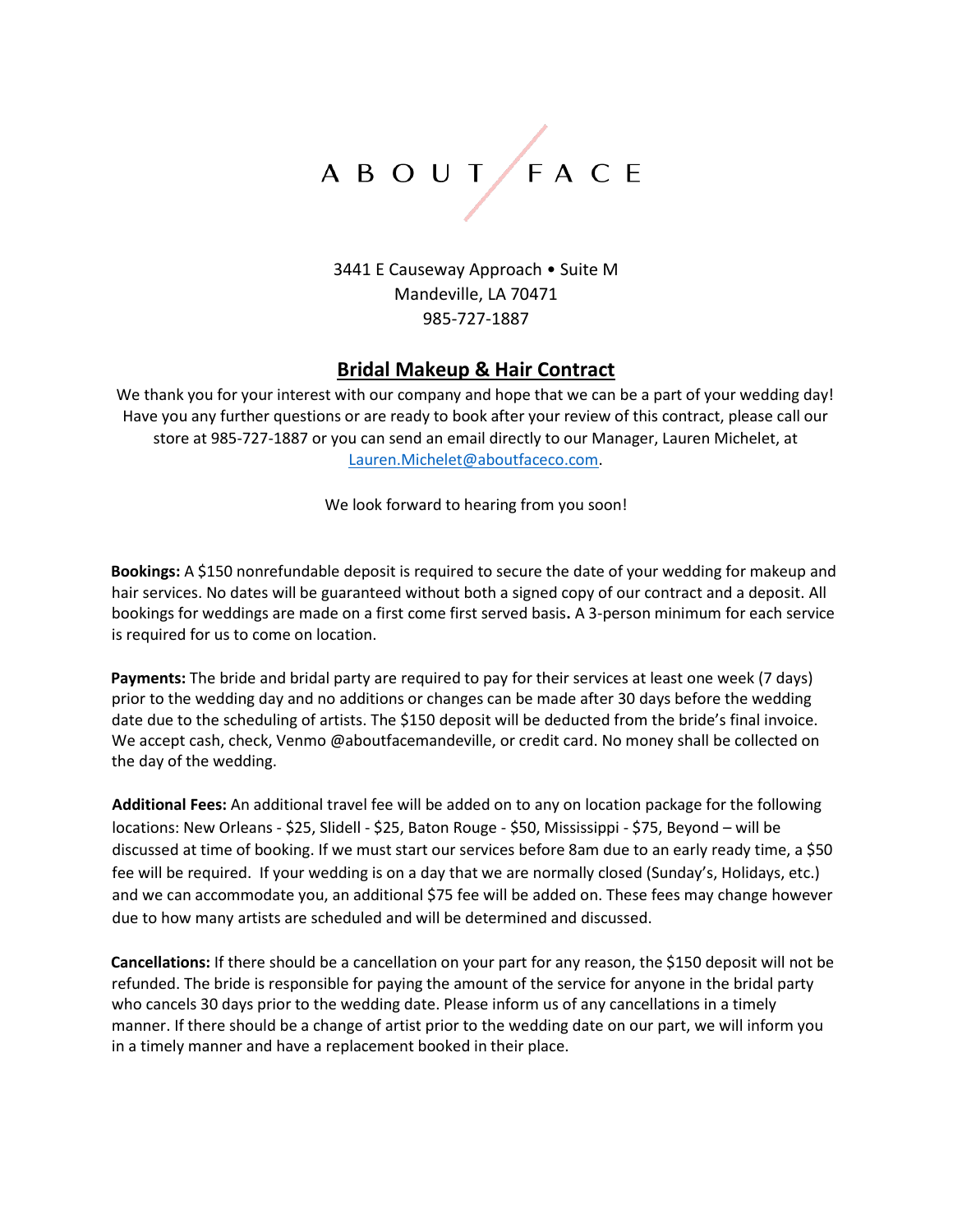## **Bridal Makeup & Hair Packages**

The packages below only cover the bride. Please select one of the following bridal packages:

| Makeup & Hair on Day of Wedding Only<br>(In Store)<br>\$225                                          | Makeup & Hair on Day of Wedding Only<br>(On Location)<br>\$285                                       |
|------------------------------------------------------------------------------------------------------|------------------------------------------------------------------------------------------------------|
| Includes:                                                                                            | Includes:                                                                                            |
| <b>Bridal Makeup Application &amp; Lashes</b>                                                        | Full Makeup Application & Lashes                                                                     |
| Bridal Hairstyle of your choice                                                                      | Hairstyle of your choice                                                                             |
| <b>Veil Placement</b>                                                                                | <b>Veil Placement</b>                                                                                |
| Gratuity                                                                                             | Gratuity                                                                                             |
|                                                                                                      | <b>Travel Fee</b>                                                                                    |
| Deluxe Makeup & Hair Package<br>(In Store)<br>\$450                                                  | Deluxe Makeup & Hair Package<br>(On Location)<br>\$520                                               |
| Includes:                                                                                            | Includes:                                                                                            |
| One bridal makeup and hair trial<br>(All trials take place in our store)                             | One bridal makeup and hair trial<br>(All trials take place in our store)                             |
| Bridal Makeup Application, Lashes, and Hairstyle of<br>choice on the day of the wedding              | Bridal Makeup Application, Lashes, and Hairstyle of<br>choice on the day of the wedding              |
| <b>Veil Placement</b>                                                                                | Veil Placement                                                                                       |
| This package secures the same makeup artist and<br>hairstylist for both the trial and day of wedding | This package secures the same makeup artist and<br>hairstylist for both the trial and day of wedding |
| Gratuity                                                                                             | Gratuity                                                                                             |
|                                                                                                      | <b>Travel Fee</b>                                                                                    |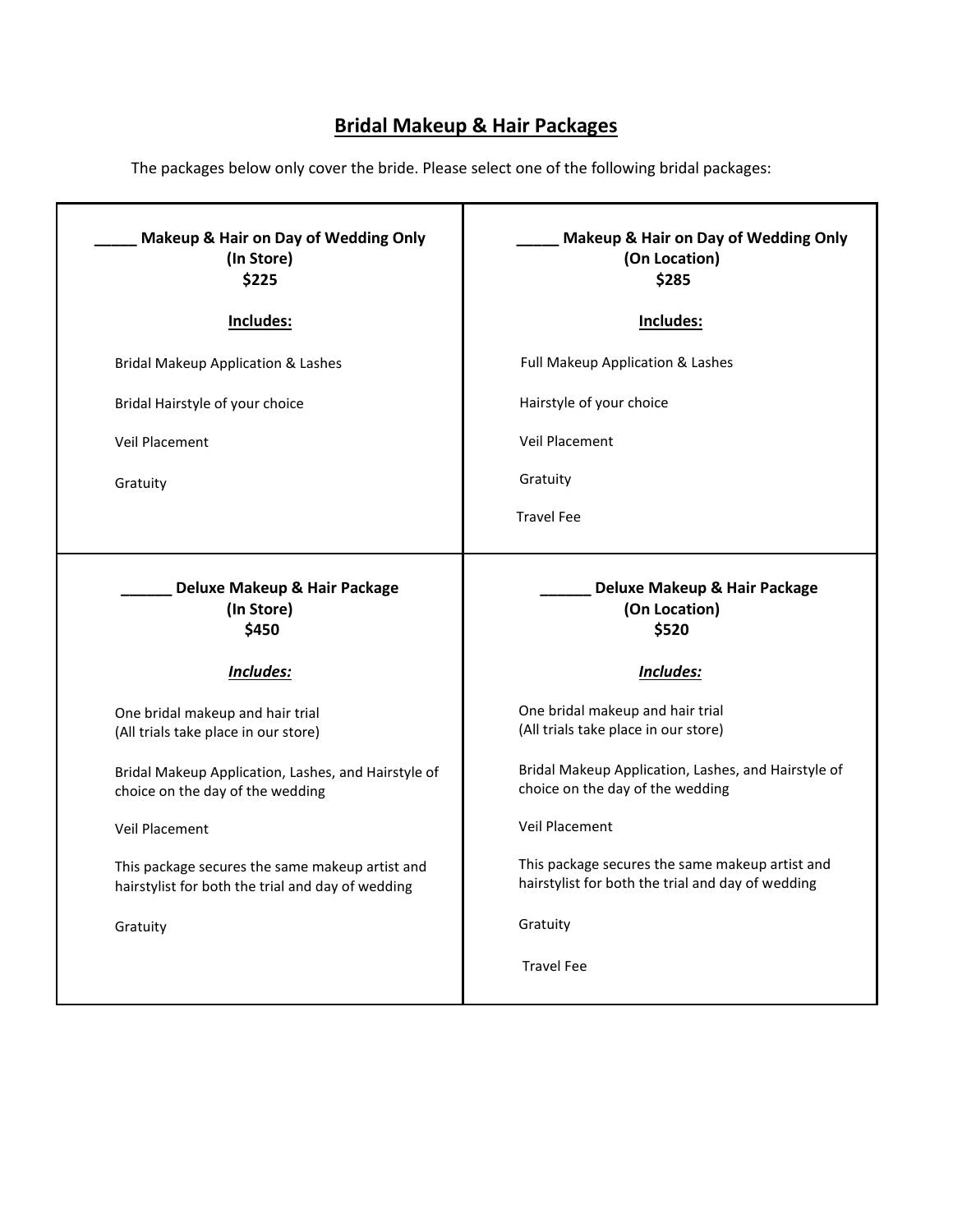## **Bridal Party Pricing**

**(Bridesmaids, Mother of Bride, Mother of Groom, etc.)**

**Please specify quantity of the following:**

**Makeup:**

**\_\_\_\_\_\_ \$95 Bridal Party**  Includes makeup application and false lashes. Gratuity included.

**Hair:**

**\_\_\_\_\_\_ \$95 Bridal Party** Includes hairstyle of your choice. Gratuity included.

### **Flower Girl (7 years old & under):**

**\_\_\_\_\_\_ \$30 Makeup**  Includes light, age-appropriate makeup.

**\_\_\_\_\_\_ \$60 Hair** Includes hairstyle of choice.

#### **Please provide names of those receiving services:**